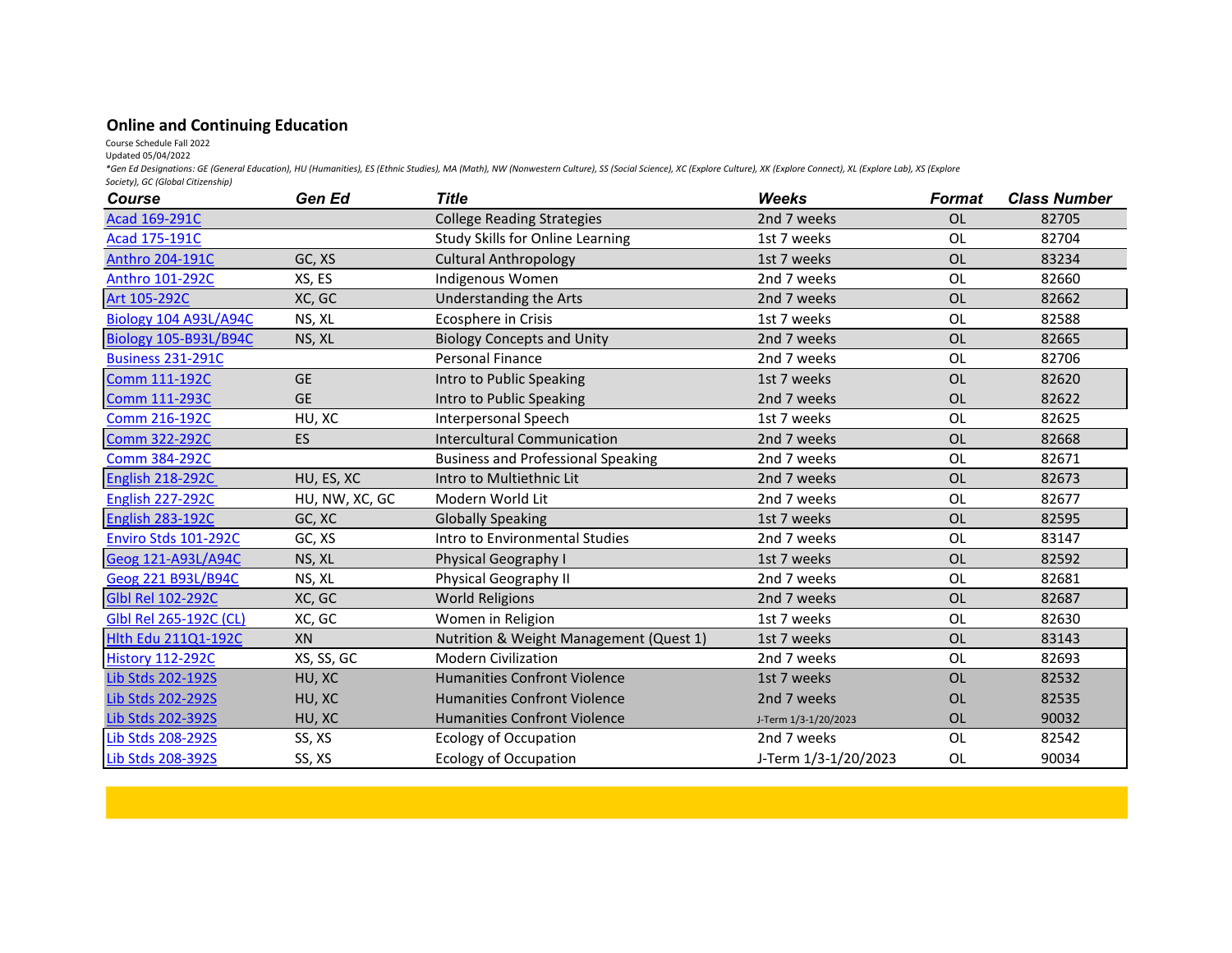## **Online and Continuing Education**

## Course Schedule Fall 2022

Updated 05/04/2022

*\*Gen Ed Designations: GE (General Education), HU (Humanities), ES (Ethnic Studies), MA (Math), NW (Nonwestern Culture), SS (Social Science), XC (Explore Culture), XK (Explore Connect), XL (Explore Lab), XS (Explore Society), GC (Global Citizenship)*

| <b>Course</b>             | Gen Ed | Title                             | <b>Weeks</b>         | Format    | <b>Class Number</b> |
|---------------------------|--------|-----------------------------------|----------------------|-----------|---------------------|
| Math 101-293C             | XM     | Elementary Algebra (2 cr.)        | 2nd 7 weeks          | 0L        | 83127               |
| Math 103-091C             | MA, XM | Intermediate Algebra              | 14 weeks             | OL        | 82613               |
| Math 104-092C             | XM     | College Algebra                   | 14 weeks             | 0L        | 82603               |
| Math 105-092C             | MA, XM | <b>Quantitative Reasoning</b>     | 14 weeks             | <b>OL</b> | 82606               |
| Math 106-392C             | XM     | Trigonometry (2 cr.)              | J-Term 1/3-1/20/2023 | <b>OL</b> | 90036               |
| Math 109-092C             | MA, XM | <b>Statistics</b>                 | 14 weeks             | <b>OL</b> | 82608               |
| Math 171-092C             | XM     | Calculus (5 cr.)                  | 14 weeks             | 0L        | 82611               |
| Phy Ed 217Q2-292C         | XS, ES | Social Aspects of Sport (Quest 2) | 2nd 7 weeks          | OL        | 83145               |
| <b>Psych 101-192C</b>     | SS, XS | General Psychology                | 1st 7 weeks          | 0L        | 82597               |
| <b>Psych 303-292C</b>     | SS.    | Psychology of Abnormal Behavior   | 2nd 7 weeks          | <b>OL</b> | 82695               |
| <b>Pub Admin 102-192C</b> | SS, XS | Contemporary Public Issues        | 1st 7 weeks          | 0L        | 82634               |
| Pub Admin 221-192C        | SS, XS | Intro to Pub Admin                | 1st 7 weeks          | <b>OL</b> | 82636               |
| Pub Admin 221-292C        | SS, XS | Intro to Pub Admin                | 2nd 7 weeks          | <b>OL</b> | 82638               |
| RTF 101-292C              | HU, XC | Understanding Radio, TV and Film  | 2nd 7 weeks          | <b>OL</b> | 82698               |
| WG Stds 265-192C (CL)     | XC, GC | Women in Religion                 | 1st 7 weeks          | <b>OL</b> | 82632               |
| <b>WRT 287-192C</b>       | XK     | <b>Advanced Writing</b>           | 1st 7 weeks          | OL        | 82652               |
| <b>WRT 287-292C</b>       | XK     | <b>Advanced Writing</b>           | 2nd 7 weeks          | 0L        | 82654               |
| <b>WRT 287-294C</b>       | XK     | <b>Advanced Writing</b>           | 2nd 7 weeks          | OL        | 82857               |